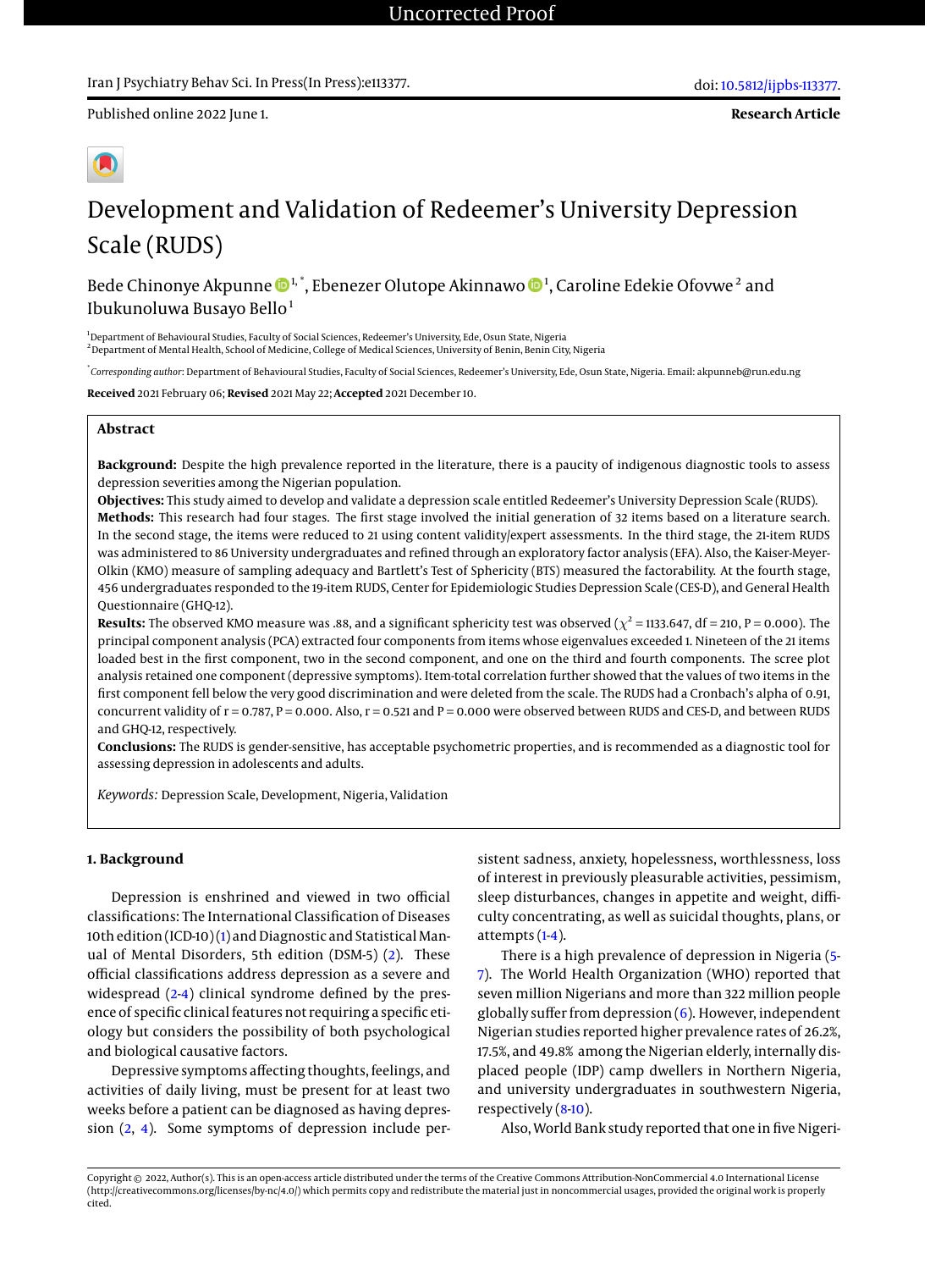ans has depressive symptoms, and about 22% of Nigerians suffer chronic depression [\(11\)](#page-7-4).

A growing concern is that depression among Nigerians is more common than is known, resulting from widespread ignorance and limited knowledge of depression and available mental health services [\(12\)](#page-7-5). For instance, a study among Nigerian health practitioners reported that about 78% had limited knowledge of depression and difficulties working with depressed patients [\(13\)](#page-7-6).

#### *1.1. Justification for the Study*

Judging from the growing rate of depression due to challenges ranging from insecurity, insurgencies, poverty, and unemployment  $(6, 11)$  $(6, 11)$  $(6, 11)$ , there is a need for a standardized scale to diagnose depression among the Nigerians. This will provide more accurate statistics and proffer workable policy statements to address it. This argument thus underscores the need for an indigenous scale to measure depression because the most available standardized depression scales used in Nigeria are imported and, at best, validated by Nigerian authors before use. Often, these imported scales fail to consider peculiar socio-cultural factors germane to Nigerians.

#### **2. Objectives**

We aimed to develop and validate an indigenous scale to measure depression.

#### **3. Methods**

#### *3.1. Item Generation for Redeemer's University Depression Scale (RUDS)*

Based on the clinical features of depression in both the DSM and ICD, the initial 32 items for Redeemer's University Depression Scale (RUDS) were generated [\(2,](#page-6-1) [14-](#page-7-7)[17\)](#page-7-8). Items were then subjected to 12 expert opinions, eight clinical psychologists, two developmental psychologists, and two industrial psychologists with a minimum of ten years of work experience. The justification was that the expert technique is an acceptable method for content validity  $(18)$ . As summarized in [Table 1,](#page-2-0) 21 items were generally agreed upon by the experts to meet face value at 75%. The concordance inter-rater reliability was 0.97, which was above the stated level of acceptance for face values. Acceptable interrater reliability ( $r = 0.097$ ,  $P = 0.000$ ) was observed in the scores of the 12 experts for the items of RUDS. Finally, the instrument included 21 items used for Item Refinement.

#### *3.2. Exploratory Factor Analysis*

The 21 items of the RUDS were subjected to an exploratory factor analysis (EFA). Principal components analysis (PCA) was used as the factor analysis technique. To confirm the adequacy of items for PCA, Bartlett's test [\(19\)](#page-7-10) was used. In addition, to assess factorability, the KMO measure of sampling adequacy [\(20\)](#page-7-11) was used.

#### *3.3. Item Refinement*

The 21 items of RUDS were subjected to EFA. Factors with eigenvalues > 1 were extracted at the first stage of EFA. Next, the statistics for factors with eigenvalues > 1 were scrutinized. Stevens [\(21\)](#page-7-12) recommended 0.40 as the least factor loading. However, only items loading < 0.45 on the items of RUDS were removed to improve its interpretability. The different plausible factor solutions were evaluated considering the items' content and the proportional construct of interest.

#### *3.4. Participants*

In this study, 86 university undergraduates (male: 36 vs. female: 50) were drawn using the online survey method (google form) for the EFA of RUDS. The age range was between 15 and 34 years (mean = 19.72; SD = 3.61), 85 participants were single, and one was married. Twenty-eight participants were in 100 level of study, while 26, 20, and 12 participants were in 200, 300, and 400 levels of study, respectively.

A fresh sample of 456 undergraduates of a private university and a Federal Polytechnic, Osun State, Nigeria, was used to determine the psychometric properties of RUDS. A Google form was employed, generating responses from 300 university undergraduates, while questionnaires were administered to 156 polytechnic undergraduates.

Studies at both international [\(22\)](#page-7-13) and Nigerian levels [\(5,](#page-6-3) [7,](#page-7-0) [23\)](#page-7-14) showed that the age group of 18 - 29 years reported the highest prevalence of depression; thus, we selected this population. Although previous studies have not identified the sample as the riskiest students in Nigeria, they were selected as representative of the student population. A total number of 542 undergraduates (86 in the EFA and 456 in the validations) participated in the study.

#### *3.5. Study Instruments*

The participants responded to RUDS, The Center for Epidemiology Studies Depression Scale (CES-D) by Radloff [\(24\)](#page-7-15), and the General Health Questionnaire 12 (GHQ-12) by Goldberg and Williams [\(25\)](#page-7-16).

The CES-D is a twenty-item instrument that measures levels of depression. The items of CES-D are measured on a 4-point Likert scale, and scores range from zero to 60.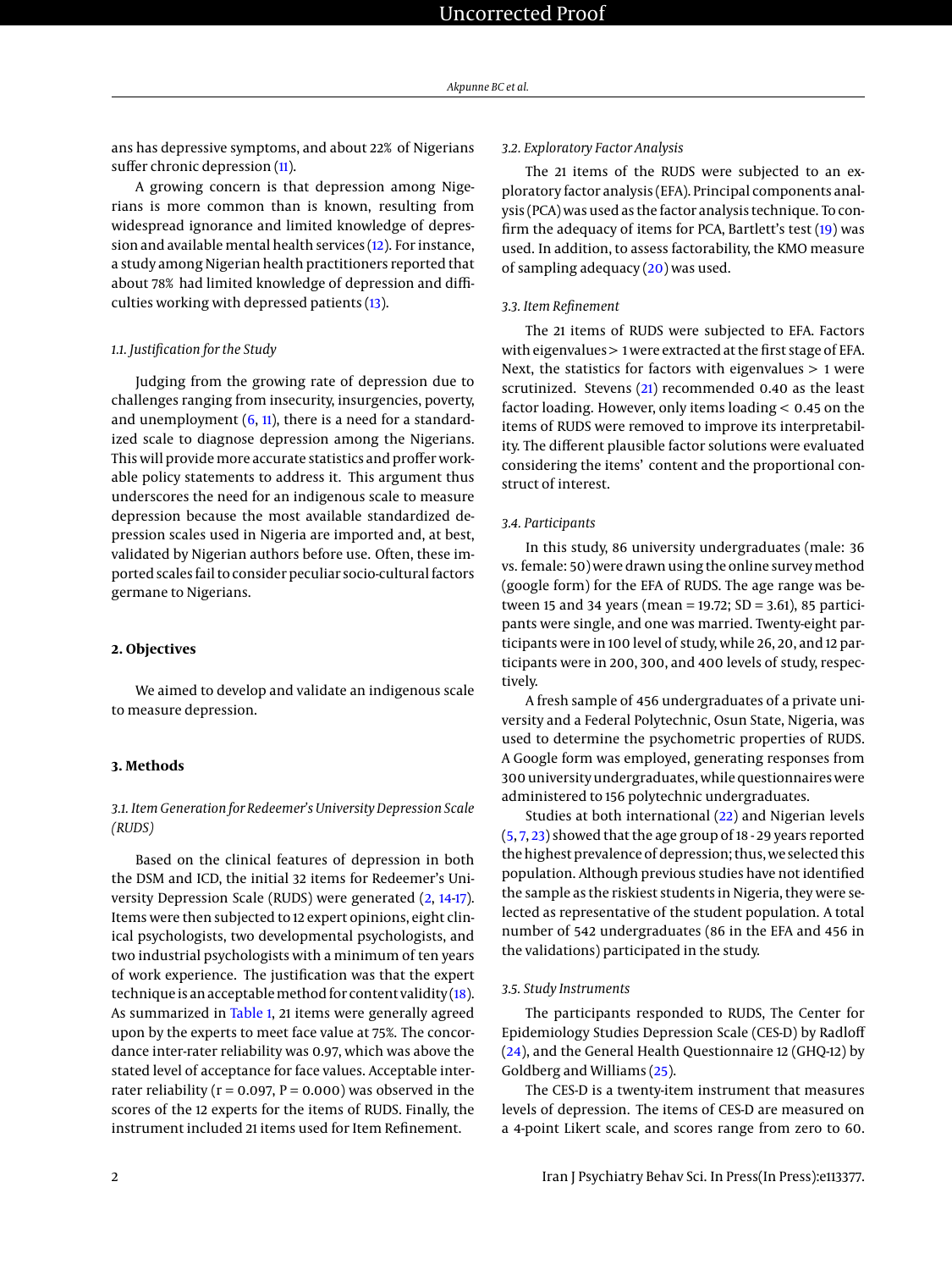<span id="page-2-0"></span>

| Table 1. Interclass Correlation Showing the Interrater Reliability Index for Redeemer's University Depression Scale |                               |                    |                    |        |       |  |
|---------------------------------------------------------------------------------------------------------------------|-------------------------------|--------------------|--------------------|--------|-------|--|
|                                                                                                                     | <b>Intraclass Correlation</b> | 95% CI             |                    |        |       |  |
|                                                                                                                     |                               | <b>Lower Bound</b> | <b>Upper Bound</b> | Value  | Sig   |  |
| <b>Single Measures</b>                                                                                              | 0.496                         | 0.318              | 0.745              | 29.487 | 0.000 |  |
| <b>Average Measures</b>                                                                                             | 0.966                         | 0.931              | 0.988              | 29.487 | 0.000 |  |

Abbreviation: CI, Confidence Interval

Higher scores on CES-D indicate more symptomatology. The author reported a high internal consistency of CES-D with a Cronbach's  $\alpha$  coefficient ranging from 0.85 to 0.90  $(24).$  $(24).$ 

The GHQ-12 was designed to assess psychological distress [\(19\)](#page-7-10). The 12 items of the GHQ-12 are scored on a 4-point severity and frequency scale (0-3). Scores of the items of the GHQ-12 are added to derive the total score of psychological distress. GHQ-12 has acceptable psychometric properties  $(25).$  $(25).$ 

#### **4. Results**

#### *4.1. Exploratory Factor Analysis*

According to Pallant [\(26\)](#page-7-17), for factor analysis to be considered appropriate, Bartletts Test (BTS) should be signifi $cart$  (P < 0.05), KMO index should be in the 0 to 1 range, and the minimum value for suitable factor analysis should be set as 0.06 . The KMO and BTS were carried out to measure the factorability of the 21-item RUDS. The observed KMO measure of sampling adequacy was 0.89, which was within the recommended range of 0 to 1; the BTS was also significant ( $\chi^2$  = 1133.647, df = 210, P = 0.000). This result supports the correlation matrix's factorability. Hence, the authors conducted the PCA. The principal component extraction method's test resulted in the extraction of four components [\(Table 2\)](#page-2-1).

<span id="page-2-1"></span>

| Table 2. Total Variance Explained |             |               |                     |  |  |  |
|-----------------------------------|-------------|---------------|---------------------|--|--|--|
| Components                        | Eigenvalues | % of Variance | <b>Cumulative</b> % |  |  |  |
| 1                                 | 9.624       | 45.831        | 45.831              |  |  |  |
| $\mathfrak{D}$                    | 1.996       | 9.505         | 55.336              |  |  |  |
| 3                                 | 1.338       | 6.370         | 61.707              |  |  |  |
| 4                                 | 1.161       | 5.528         | 67.234              |  |  |  |

[Table 2](#page-2-1) shows the summary of PCA for the extracted four components for the 21-item measure for RUDS. The loading of the 21 items under the four components was presented in [Table 3.](#page-3-0)

The four components extracted are summarized in [Ta](#page-3-0)[ble 3;](#page-3-0) the eigenvalues of the items loaded on these components exceed 1. The eigenvalues of the four components

range between 9.624 to 1.161, with a percentage ranging from 45.831 to 5.528 (see [Table 2\)](#page-2-1).

[Table 3](#page-3-0) indicated that 19 of the 21 items loaded best in the first component, two items loaded best in the second component, and one item loaded in the third and fourth components.

Of the 19 items loaded in the first component, two items loaded in more than one component, rendering those items as complex structures. The identified complex structures and the two items loading on the second component were deleted from the scale.

According to Cattell's scree test rule, the authors conducted the Cattell scree plot to ascertain and clarify the point to retain [\(27\)](#page-7-18). The scree plot revealed a break after the first component with a cumulative percentage of 45.83 from the total variance. The first was retained for further investigation in the current research.

*4.2. Measuring the of Reliability of Redeemer's University Depression Scale*

Values of the corrected item/total correlations (pointbiserial) indicated discriminations in the items of RUDS. Values between 0 and 0.19 imply poor discrimination, 0.2 and 0.39 indicate good discrimination, while  $\geq$  0.4 imply very good discrimination. As observed in [Table 4,](#page-4-0) the item with a value between 0 and 0.19 in the RUDS is item 21 (0.11). Item had a point-biserial value between 0.2 and 0.39 (0.28). The observed values of the point-biserial suggest that items with values below the very good discrimination should be deleted from the scale as this could indicate an ambiguous and confusing item to participants.

Reliability analysis was carried out to determine the internal consistency of the extracted 18 items of the RUDS. The internal consistency of RUDS among the Nigerian sample revealed a Cronbach's coefficient ( $\alpha$ ) of 0.91, a Spearman-Brown coefficient of 0.90, and a Guttman Split-Half coefficient of 0.89.

The values of the corrected item/total correlations (point-biserial) of the refined items for RUDS showed a good discrimination value ( $\geq 0.02$ ).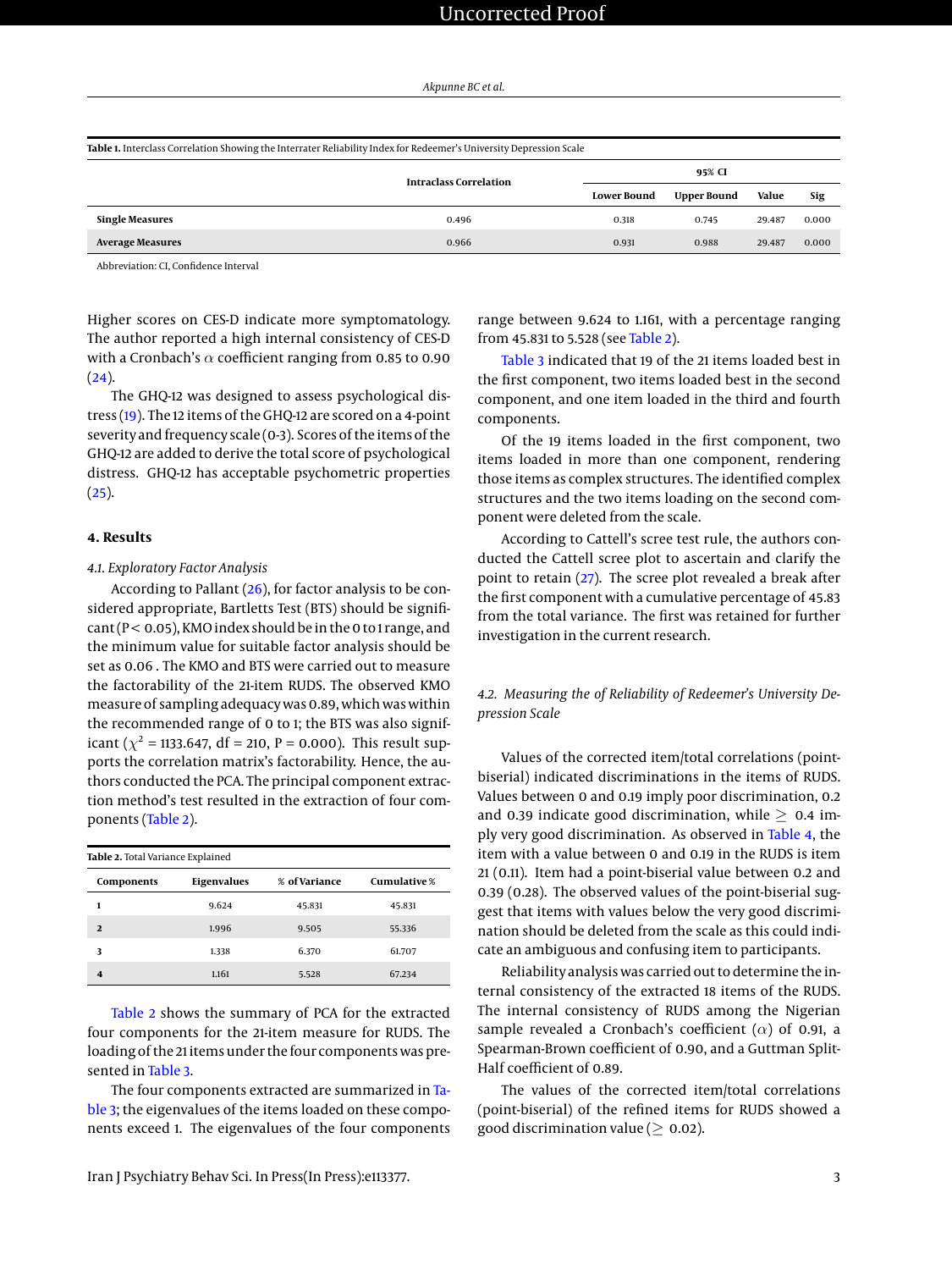# Uncorrected Proof

#### *Akpunne BC et al.*

<span id="page-3-0"></span>

| Table 3. Component Matrix of 21 Items of Redeemer's University Depression Scale <sup>a</sup> |              |              |       |       |
|----------------------------------------------------------------------------------------------|--------------|--------------|-------|-------|
| Component Matrix b                                                                           |              |              |       |       |
|                                                                                              |              | Component    |       |       |
| 11. I felt empty                                                                             | $\mathbf{1}$ | $\mathbf{2}$ | 3     | 4     |
|                                                                                              | 0.833        |              |       |       |
| 8. I felt worthless                                                                          | 0.831        |              |       |       |
| 10. I felt sad                                                                               | 0.768        |              |       |       |
| 15. I was easily fatigued                                                                    | 0.744        |              |       |       |
| 9. I felt hopeless about the future                                                          | 0.741        |              |       |       |
| 19. I felt unworthy and unlovable                                                            | 0.737        |              |       |       |
| 18. I felt unworthy of a nice relationship                                                   | 0.727        |              |       |       |
| 14. I felt I was not just as good as other people                                            | 0.726        |              |       |       |
| 3. My mind dwelt more on negative events in my environment                                   | 0.724        |              |       |       |
| 1. I felt that most events around me will turn out bad                                       | 0.721        |              |       |       |
| 4. I thought my chances of failing far outweigh my chances of succeeding                     | 0.717        |              |       | 0.444 |
| 2. I had feeling that no matter what I did I would eventually lose everything                | 0.692        |              |       |       |
| 5. I became worried about things that usually did not bother me                              | 0.690        |              |       |       |
| 13. I lost interest in things I used to find pleasurable                                     | 0.660        |              |       |       |
| 12. I cried most of the time                                                                 | 0.655        |              |       |       |
| 16. I had lost appetite and do not feel like eating                                          | 0.629        |              |       |       |
| 7. I thought I was better off dead                                                           | 0.610        |              |       |       |
| 17. I had difficulty sleeping                                                                | 0.610        |              |       |       |
| 6. I found it difficult concentrating on what I was doing                                    | 0.597        |              | 0.409 |       |
| 21. I had tried to kill myself                                                               |              | 0.848        |       |       |
| 20. I felt so guilty for my failures that I cannot forgive myself                            |              | 0.732        |       |       |

Extraction method: PCA **b** Four components extracted

*4.3. Measuring the Validity of the Redeemer's University Depression Scale*

Using the concurrent validity technique, RUDS was validated using two existing standardized scales of depression (CES-D) and psychological distress (GHQ-12). The correlation matrix of the three scales is summarized in [Table](#page-4-1) [5.](#page-4-1)

[Table 5](#page-4-1) summarizes Pearson's r of RUDS score, CES-D score, and GHQ-12 score. Significant positive validity coefficient exists between the RUDS score and the composite scores of CES-D and GHQ-12. The reported validity coefficient between RUDS and CES-D was  $r = 0.787$ ,  $P = 0.000$ ; while  $r = 0.521$  and  $P = 0.000$  was reported between RUDS and GHQ-12. This result proved that RUDS is valid among the Nigerian population in testing for depression.

*4.4. Calculation of the Norms for the Redeemer's University Depression Scale*

The cutoff points for the RUDS were determined using the 95% confidence interval (CI) method. As summarized in [Table 6,](#page-5-0) considering a 95% CI, the male population mean ranged between 34.4 and 40.6, based on 184 samples [37.5 (95% CI 34.4 to 40.6)]. The derived mean for the female population was between 40.3 and 46.8, based on 272 samples [43.5368 (95% CI 40.3 to 46.8)], while the group mean was between a range of 25.6 and 28.8, based on 456 samples [27.2 (95% CI 25.6 to 28.8)]. The lower limit of these intervals (i.e., mean score minus 2 standard deviation) of  $\geq$ 34.4;  $\geq 40.3$ , and  $\geq 25.6$  is considered the cutoff points for the male, female, and group samples, respectively.

The final draft of the validated RUDS and the scores' interpretations are itemized in [Tables 7](#page-6-4) and [8,](#page-6-5) respectively.

The RUDS is scored by adding up the items scores. [Table](#page-6-5) [8](#page-6-5) is a summary of the interpretation of the scores based on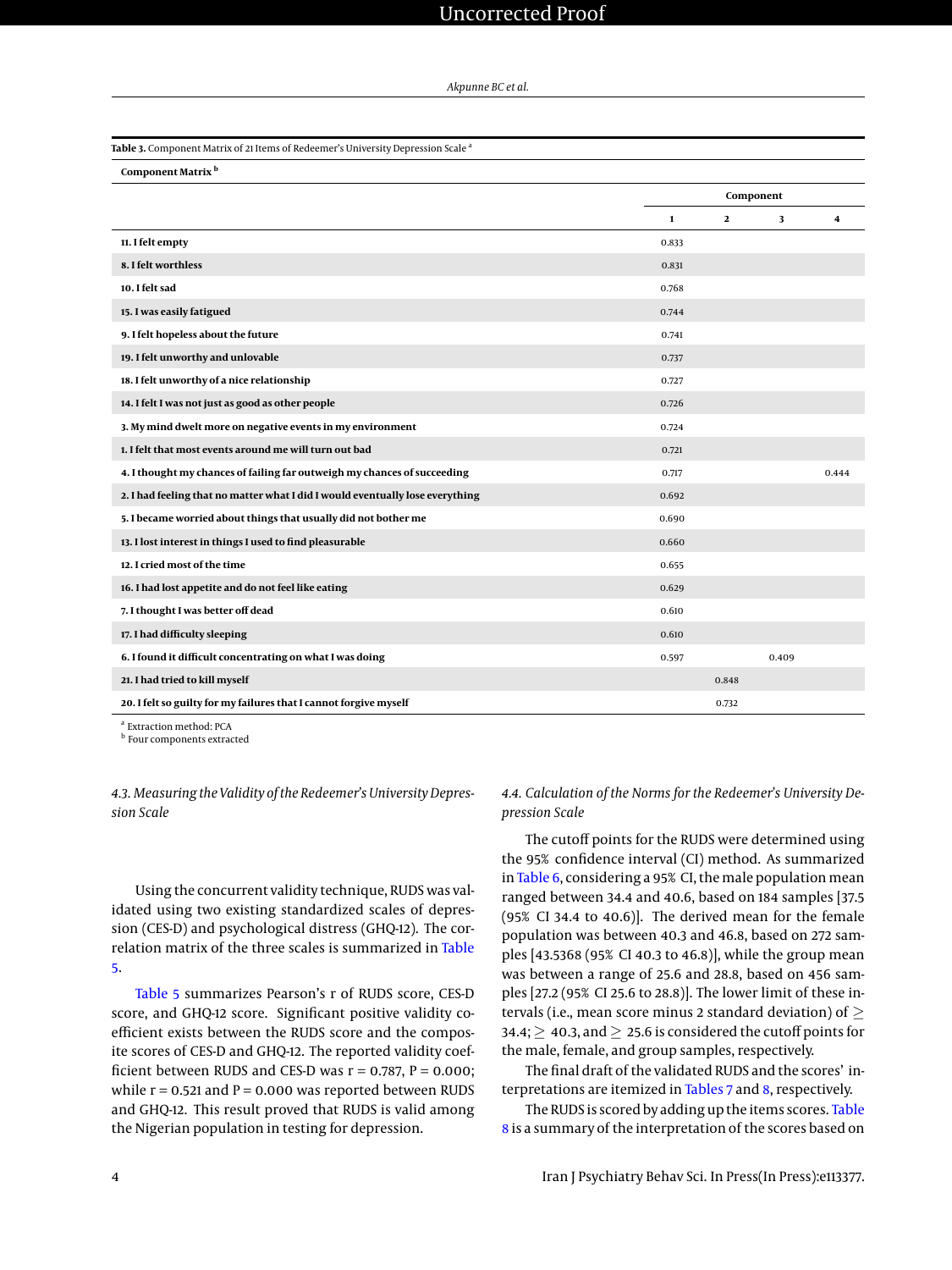# Uncorrected Proof

#### *Akpunne BC et al.*

<span id="page-4-0"></span>

| Table 4. Item-Total Statistics of Redeemer's University Depression Scale         |                                             |                                                 |                                               |                                               |  |  |
|----------------------------------------------------------------------------------|---------------------------------------------|-------------------------------------------------|-----------------------------------------------|-----------------------------------------------|--|--|
| Redeemer's University Depression Scale                                           | <b>Scale Mean if</b><br><b>Item Deleted</b> | <b>Scale Variance if</b><br><b>Item Deleted</b> | Corrected<br><b>Item-Total</b><br>Correlation | Cronbach's<br>Alpha if Item<br><b>Deleted</b> |  |  |
| 1. I felt that most events around me will turn out bad                           | 44.8333                                     | 271.707                                         | 0.680                                         | 0.928                                         |  |  |
| 2. I had feeling that no matter what I did I would eventually lose<br>everything | 45.2619                                     | 272.268                                         | 0.643                                         | 0.929                                         |  |  |
| 3. My mind dwelt more on negative events in my environment                       | 44.8333                                     | 269.538                                         | 0.668                                         | 0.928                                         |  |  |
| 4. I think my chances of failing far outweigh my chances of<br>succeeding        | 45.0476                                     | 271.588                                         | 0.647                                         | 0.929                                         |  |  |
| 5. I became worried about things that usually did not bother me                  | 44.3929                                     | 269.567                                         | 0.625                                         | 0.929                                         |  |  |
| 6. I found it difficult concentrating on what I was doing                        | 44.1667                                     | 275.369                                         | 0.524                                         | 0.930                                         |  |  |
| 7. I thought I was better off dead                                               | 45.3214                                     | 271.498                                         | 0.586                                         | 0.929                                         |  |  |
| 8. I felt worthless                                                              | 45.1071                                     | 262.772                                         | 0.818                                         | 0.925                                         |  |  |
| 9. I felt hopeless about the future                                              | 45.1429                                     | 267.570                                         | 0.687                                         | 0.928                                         |  |  |
| 10. I felt sad                                                                   | 44.4048                                     | 262.316                                         | 0.714                                         | 0.927                                         |  |  |
| 11. I felt empty                                                                 | 44.6310                                     | 259.778                                         | 0.789                                         | 0.926                                         |  |  |
| 12. I cried most of the time                                                     | 44.9881                                     | 268.349                                         | 0.617                                         | 0.929                                         |  |  |
| 13. I lost interest in things I used to find pleasurable                         | 44.6310                                     | 269.947                                         | 0.612                                         | 0.929                                         |  |  |
| 14. I felt I was not just as good as other people                                | 44.4762                                     | 263.168                                         | 0.676                                         | 0.928                                         |  |  |
| 15. I was easily fatigued                                                        | 44.2976                                     | 266.187                                         | 0.692                                         | 0.928                                         |  |  |
| 16. I had lost appetite and do not feel like eating                              | 44.8571                                     | 270.365                                         | 0.596                                         | 0.929                                         |  |  |
| 17. I had difficulty sleeping                                                    | 44.7500                                     | 268.937                                         | 0.590                                         | 0.929                                         |  |  |
| 18. I felt unworthy of a nice relationship                                       | 44.7857                                     | 262.941                                         | 0.674                                         | 0.928                                         |  |  |
| 19. I felt unworthy and unlovable                                                | 44.8333                                     | 265.273                                         | 0.689                                         | 0.928                                         |  |  |
| 20. I felt so guilty for my failures that I cannot forgive myself                | 44.5595                                     | 280.346                                         | 0.282                                         | 0.936                                         |  |  |
| 21. I had tried to kill myself                                                   | 45.3929                                     | 288.844                                         | 0.111                                         | 0.939                                         |  |  |

<span id="page-4-1"></span>**Table 5.** Correlation Matrixes of Redeemer's University Depression Scale, Epidemiology Studies Depression Scale, and General Health Questionnaire 12

|               | <b>RUDS</b> | <b>CES-D</b> | <b>GHQ-12</b> | Mean $\pm$ SD     |
|---------------|-------------|--------------|---------------|-------------------|
| <b>RUDS</b>   |             |              |               | $27.19 \pm 17.87$ |
| <b>CES-D</b>  | $0.787$ **  |              |               | 44.65 $\pm$ 10.74 |
| <b>GHQ-12</b> | 0.521       | 0.511        |               | $30.95 \pm 7.79$  |

group and individual samples. The individual samples are categorized by gender.

### **5. Discussion**

To measure the depression among adolescents and adults, we developed and validated the RUDS through considering the Nigerian socio-cultural setting and using the approach described by Lynn [\(28\)](#page-7-19). Lynn [\(28\)](#page-7-19) recommended a two-staged approach: Development and generation of instrument items and evaluating the instrument's item performance (validation). In generating the initial pool of

items for the RUDS, the researchers reviewed clinical features of depression recorded in both the DSM-5 and ICD-10  $(2, 14, 15, 16, 17).$ 

The six main themes identified included 'biased perception' (selective attendance to adverse events and features in one's environments), 'cognitive distortions' (a description of self, the future, and the world in negative terms), and 'affective disturbances' (manifestation of low mood, diurnal variation, and anhedonia). Other subthemes included 'somatizations' (characterized by changes in somatic state, including loss of energy, disturbance of sleep and appetite, pain symptoms, weight loss or gain, and other vegetative features), 'relationship deterio-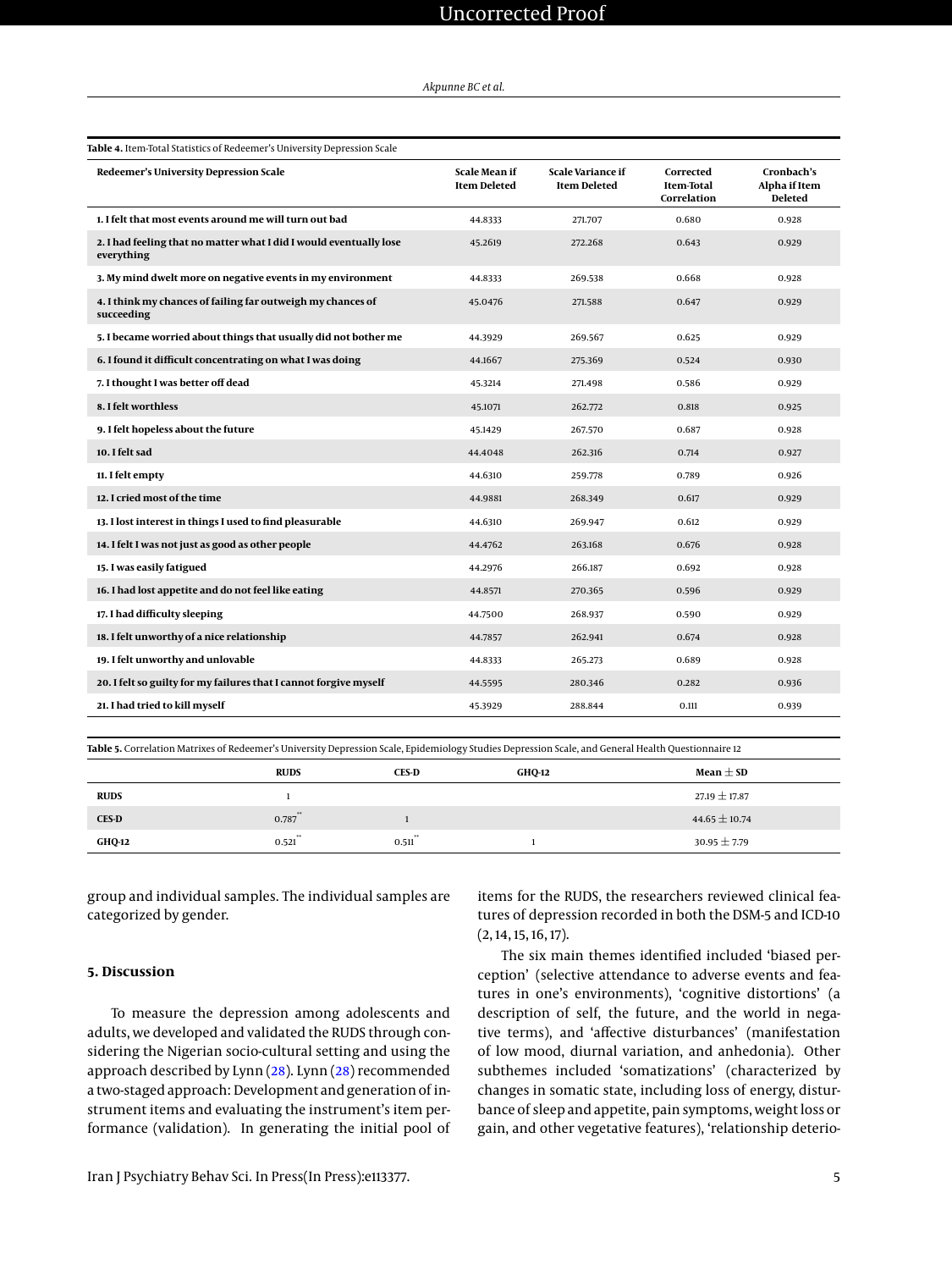|                              | <b>Group Sample</b>               | Male                              | Female                           |
|------------------------------|-----------------------------------|-----------------------------------|----------------------------------|
| Margin of<br>Error           | 1.64                              | 3.09                              | 3.22                             |
| Sample size                  | 456                               | 184                               | 272                              |
| Sample mean                  | 27.193                            | 37.5                              | 43.5368                          |
| <b>Standard</b><br>deviation | 17.87447                          | 21.36925                          | 27.13038                         |
| 95% CI                       | 27.2 (95% CI 25.6)<br>to $28.8$ ) | 37.5 (95% CI 34.4)<br>to $40.6$ ) | 43.5368 (95% CI<br>40.3 to 46.8) |
| <b>Cutoff point</b>          | > 25.6                            | > 34.4                            | > 40.3                           |

<span id="page-5-0"></span>**Table 6.** The 95% Confidence Interval of Cutoff Point Determination for RUDS by Sex

ration' (characterized by poor interpersonal relationships, asociality, and perceiving the self as lonely and unworthy of love), and 'suicidality' (suicidal ideation, intention, and attempts)  $(2, 14-17)$  $(2, 14-17)$  $(2, 14-17)$  $(2, 14-17)$ . The generation of items relating to the agreed themes resulted in 32 items used for scale purification purposes. Also, a 6-point Likert scale was used to measure opinions, beliefs, and attitudes [\(29\)](#page-7-20). Based on the decision to use a Likert response format, each item of the RUDS is a declarative statement [\(29\)](#page-7-20).

As recommended by Flynn and Pearcy [\(30\)](#page-7-21) and Derbaix and Pecheux [\(31\)](#page-7-22), the combination of reliability analysis and EFA was used for the purification of RUDS.

The initial items generated by authors were subjected to content validity by a panel of experts. According to Streiner et al. [\(32\)](#page-7-23), content validity presents currently available knowledge in the construct of interest. It is also the minimum quality requirement for an instrument [\(33,](#page-7-24) [34\)](#page-7-25), an essential indicator of an instrument's validity, and a display of how feasible and practicable an instrument is [\(33,](#page-7-24) [35\)](#page-7-26). The development process of RUDS supported its validity and formed a basis for further examination of its validity and reliability.

The Cronbach's  $\alpha$  for RUDS was 0.91, and item-total correlation ranged from 0.52 to 0.81. The implication of this finding showed a good item inter-relatedness, unidimensionality, and homogeneity of the construct  $(36, 37)$  $(36, 37)$  $(36, 37)$  among the Nigerian population. In other words, the scores of Cronbach's  $\alpha$ , Spearman-Brown coefficient, and Guttman Split-Half coefficient were not too high to render some items as redundant  $(38, 39)$  $(38, 39)$  $(38, 39)$ . In summary, the high alpha score showed that RUDS has a strong reliability.

As a new scale, the RUDS was validated using the concurrent validity method as recommended by Cronbach and Meehl [\(40\)](#page-7-31). RUDS positively correlated with two standardized scales for measuring depression and psychological distress among the general population. Based on the EFA results and the acceptable psychometric properties. The RUDS is an adequate measure of depression for both

adolescents and adults in Nigeria and other areas with similar socio-cultural settings.

#### *5.1. Conclusions*

In this study, through stages involving initial items generation, experts' assessment (content validity) of the initial pool of items, and the use of EFA for items purification, a single factor scale with 18 items was extracted to make up the RUDS. The items of the RUDS showed an acceptable internal consistency (reliability coefficient). Also, RUDS had significant positive correlations with the CES-D and the GHQ-12, indicating an acceptable validity coefficient. Finally, the RUDS is gender-sensitive, as 95% CI revealed a lower cutoff point for male participants than females. We recommend the RUDS as a diagnostic tool for depression among adolescents and adults in Nigeria and other climes with similar socio-cultural settings.

#### *5.2. Limitations of the Study*

This research was carried out based on the unique psycho-sociocultural setting of the Nigerian population. The generalization of the findings and the use of this scale on other populations with different social-cultural characteristics without scale re-validation should be approached with caution.

#### **Footnotes**

**Authors' Contribution:** Study concept and design: B. A., and O. A.; analysis and interpretation of data: B. A., and I. B.; drafting of the manuscript: B. A. and I. B.; critical revision of the manuscript for important intellectual content: C. O., O. A., and B. A.; statistical analysis: B. A.

**Conflict of Interests:** The authors declare no conflicts of interest.

**Data Reproducibility:** It was not declared by the authors. **Ethical Approval:** The study was carried out in compliance with the Helsinki Declaration. The research intention and the proposed procedures were subjected to scrutiny by the Internal Research Ethics Committee of Redeemer's University, Nigeria. Ethical codes do not apply to this research type (See National Code of Health Research Ethics; National Health Research Ethics Committee of Nigeria (NHREC). Section B, item A. http://www.nhrec.net/nhrec/NCHRE10.pdf

**Funding/Support:** This study is self-funded by the authors.

**Informed Consent:** The respondents' informed consent was obtained before the administration of the instruments. The participants were intimated with the purpose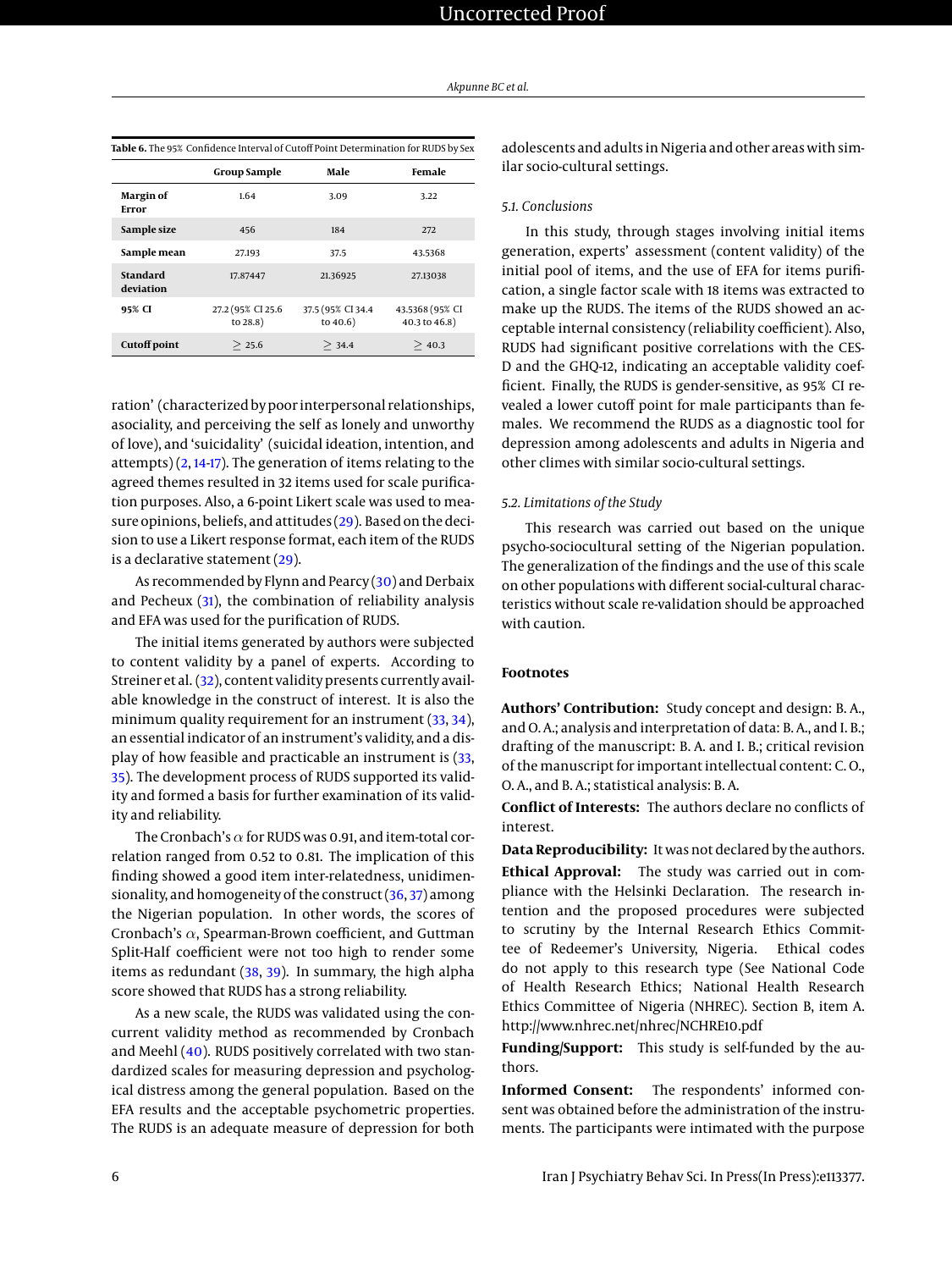<span id="page-6-4"></span>

|                 | Table 7. The Final Draft of Redeemer's University Depression Scale                    |                  |                                                                         |                                                   |                                  |                                                  |                           |  |
|-----------------|---------------------------------------------------------------------------------------|------------------|-------------------------------------------------------------------------|---------------------------------------------------|----------------------------------|--------------------------------------------------|---------------------------|--|
|                 | Items                                                                                 | <b>Never</b>     | <b>Hardly Ever</b><br>(Less Than One<br>Day)                            | A Little of the<br>Time $(1-2$ Days<br>in a Week) | Sometimes (3 -<br>4 Days a Week) | Most or All the<br>Time $(5 - 7$ Days<br>a Week) | Always (All<br>Week Long) |  |
|                 |                                                                                       |                  | Please indicate how often you have felt this way during the past weeks. |                                                   |                                  |                                                  |                           |  |
| $\mathbf 1$     | I felt that most events around me<br>would turn out bad                               | $\boldsymbol{0}$ | $\,1\,$                                                                 | $\overline{2}$                                    | 3                                | $\overline{4}$                                   | 5                         |  |
| $\mathbf{2}$    | I had the feeling that no matter<br>what I did, I would eventually lose<br>everything | $\mathbf{0}$     | $\mathbf{1}$                                                            | $\overline{2}$                                    | 3                                | $\overline{\mathbf{4}}$                          | 5                         |  |
| 3               | My mind dwelt more on negative<br>events in my environment                            | $\mathbf 0$      | $\,1\,$                                                                 | $\overline{2}$                                    | $\mathbf{3}$                     | $\overline{4}$                                   | 5                         |  |
| 4               | I think my chances of failing far<br>outweigh my chances of<br>succeeding             | $\bf{0}$         | $\mathbf{1}$                                                            | $\overline{2}$                                    | 3                                | $\overline{4}$                                   | 5                         |  |
| $5\phantom{.0}$ | I became worried about things<br>that usually did not bother me                       | $\mathbf 0$      | $\,1\,$                                                                 | $\overline{2}$                                    | $\overline{\mathbf{3}}$          | $\bf{4}$                                         | 5                         |  |
| 6               | I thought I was better off dead                                                       | $\mathbf{0}$     | $\mathbf 1$                                                             | $\overline{2}$                                    | 3                                | $\overline{4}$                                   | 5                         |  |
| $\overline{7}$  | I felt worthless                                                                      | $\mathbf{0}$     | $\mathbf{1}$                                                            | $\overline{2}$                                    | 3                                | $\bf{4}$                                         | 5                         |  |
| 8               | I felt hopeless about the future                                                      | $\mathbf 0$      | $\mathbf{1}$                                                            | $\overline{2}$                                    | 3                                | $\overline{4}$                                   | 5                         |  |
| 9               | I felt sad                                                                            | $\mathbf 0$      | $\,1\,$                                                                 | $\overline{a}$                                    | $\mathbf{3}$                     | $\overline{4}$                                   | 5                         |  |
| 10              | I felt empty                                                                          | $\bf{0}$         | $\mathbf{1}$                                                            | $\overline{2}$                                    | 3                                | $\overline{4}$                                   | 5                         |  |
| 11              | I cried most of the time                                                              | $\mathbf 0$      | $1\,$                                                                   | $\overline{2}$                                    | 3                                | $\overline{4}$                                   | 5                         |  |
| 12              | I lost interest in things I used to<br>find pleasurable                               | $\mathbf 0$      | $\mathbf{1}$                                                            | $\overline{2}$                                    | 3                                | $\overline{4}$                                   | 5                         |  |
| 13              | I felt I was not just as good as<br>other people                                      | $\bf{0}$         | $\mathbf 1$                                                             | $\overline{2}$                                    | 3                                | $\bf{4}$                                         | 5                         |  |
| 14              | I was easily fatigued                                                                 | $\bf{0}$         | $\mathbf 1$                                                             | $\overline{2}$                                    | $\overline{\mathbf{3}}$          | $\overline{4}$                                   | 5                         |  |
| 15              | I had lost appetite and did not feel<br>like eating                                   | $\mathbf 0$      | $\,1$                                                                   | $\overline{2}$                                    | 3                                | $\bf{4}$                                         | 5                         |  |
| 16              | I had difficulty sleeping                                                             | $\mathbf{O}$     | $\mathbf{1}$                                                            | $\overline{2}$                                    | 3                                | $\overline{4}$                                   | 5                         |  |
| 17              | I felt unworthy of a nice<br>relationship                                             | $\mathbf 0$      | $\mathbf 1$                                                             | $\overline{2}$                                    | $\overline{\mathbf{3}}$          | $\overline{4}$                                   | 5                         |  |
| 18              | I felt unworthy and unlovable                                                         | $\mathbf{0}$     | $\mathbf{1}$                                                            | 2                                                 | 3                                | $\overline{4}$                                   | 5                         |  |

<span id="page-6-5"></span>

| Table 8. Interpretation of Redeemer's University Depression Scale Scores |              |              |              |  |  |  |
|--------------------------------------------------------------------------|--------------|--------------|--------------|--|--|--|
|                                                                          | Group sample | Male         | Female       |  |  |  |
| <b>Normal</b>                                                            | $0 - 8$      | $0 - 13$     | $0 - 13$     |  |  |  |
| Mild depression                                                          | $9 - 25$     | $14 - 33$    | $14 - 39$    |  |  |  |
| Mild to moderate<br>depression                                           | $26 - 29$    | $34 - 41$    | $40 - 47$    |  |  |  |
| <b>Moderate to severe</b><br>depression                                  | $30 - 77$    | $42 - 74$    | $48 - 68$    |  |  |  |
| Severe depression                                                        | 78 and above | 75 and above | 69 and above |  |  |  |

of the research; only those willing partook in the study. Participation was voluntary, confidentiality was assured, and the respondents were free to leave at any stage of the study.

### **References**

- <span id="page-6-0"></span>1. World Health Organization. *The ICD-10 Classification of Mental and Behavioural Disorders: Clinical descriptions and diagnostic guidelines*. 10th ed. Geneva, Switzerland: World Health Organization; 1992.
- <span id="page-6-1"></span>2. American Psychiatric Association. *Diagnostic and Statistical Manual of Mental Disorders*. 5th ed. Washington, D.C., USA: American Psychiatric Association Publishing; 2013. doi: [10.1176/appi.books.9780890425596.](http://dx.doi.org/10.1176/appi.books.9780890425596)
- 3. Gelenberg A. *Help with Depression*. Washington, D.C., USA: American Psychiatric Association; 2020. Available from: [https://psychiatry.org/](https://psychiatry.org/patients-families/depression) [patients-families/depression](https://psychiatry.org/patients-families/depression).
- <span id="page-6-2"></span>4. National Institute of Mental Health (NIMH). *Major depression*. Bethesda, Maryland, U.S: National Institute of Mental Health (NIMH); 2019, [updated January 2022].
- <span id="page-6-3"></span>5. Ndubisi CD, Ogunsemi JO, Babatunde SI, Ayodele AO, Akpunne B. Associations Between Exposure to Domestic Violence, Depression and Cyberbullying Among Secondary School Adolescents. *Eur J Med Health Sci*. 2020;**2**(4). doi: [10.24018/ejmed.2020.2.4.376.](http://dx.doi.org/10.24018/ejmed.2020.2.4.376)